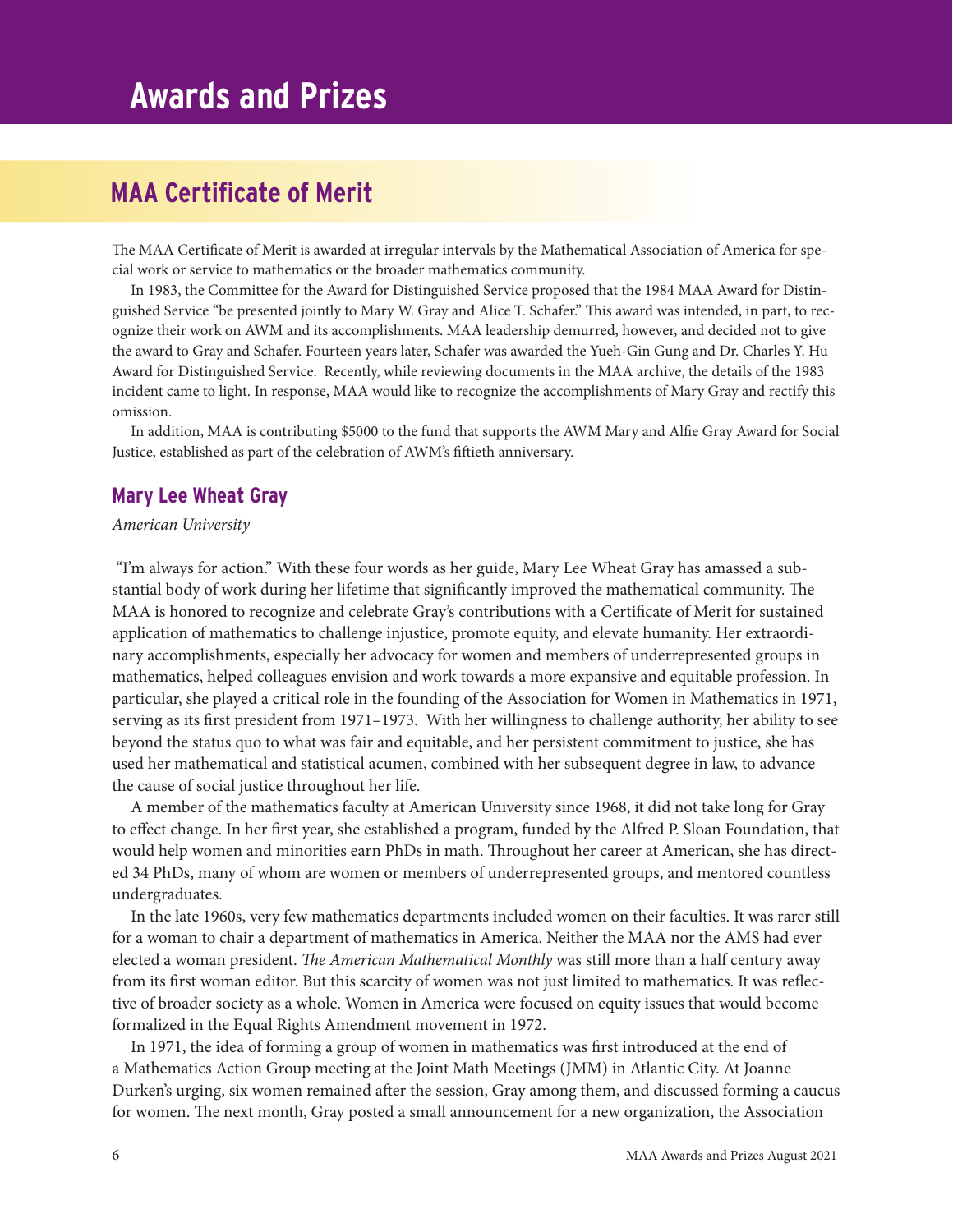of Women in Mathematics [later changed to "for Women"] in the *Notices*, and, three months later, she authored the first issue of the *AWM Newsletter*. Throughout the 1970s, the AWM became the unofficial hub for correspondence from women documenting discrimination and seeking assistance or advice. Gray, who was the most qualified to respond, handled many of these concerns.

The 1971 Atlantic City JMM served as another important milestone for change for women in mathematics. And Gray was at the center of it. Gray had observed the absence of women invited to deliver addresses at AMS meetings and/or serve on AMS committees. In an attempt to redress this issue, she made a point to attend the AMS Council meeting. The President of the AMS, Nathan Jacobson, asked Gray to leave. In response, Gray noted that the AMS bylaws did not state that the Council meetings were closed to outside attendees, and she intended to stay. Jacobson apparently informed Gray that the meetings were understood to be closed by a "gentlemen's agreement." Gray replied, "Well, obviously, I'm no gentleman." Sometimes it takes a small act of defiance—a woman staying seated when she is asked to move—to be a catalyst for change. With her (literal) seat at the table, she asked members of the Council to urge all professional math societies to encourage women and minorities to study mathematics and support them in their pursuits.

Following Gray's bold move, the AMS Council opened their meetings to observers. Even more, just a few months later, in April 1971, the AMS formed a Committee on Women in Mathematics to identify the disadvantages that women mathematicians experience and to make recommendations to address them. Later, Gray was elected to the Council and, in 1976, she was nominated by petition and elected as the second female vice president (the first was Charlotte Scott seventy years earlier).

During the 1970s, Gray's work on human rights cases for Amnesty International inspired her to move beyond pure mathematics and study statistics. She soon used this knowledge to work for equitable pensions when she learned TIAA-CREF paid 15% more to men than to women. In that process, one of the attorneys for the opposing side told Gray that "maybe you understand statistics, but you just don't understand the law." This comment spurred her to attend and earn her Juris Doctorate from Washington College of Law and subsequently write the brief for the case when it appeared before the Supreme Court. Her pivot to statistics and her law degree combined to make her even more effective in her fight for equality and women's rights. Florence Fasanelli captured the extent of Gray's influence when she observed that "… she might easily be found in Bosnia, Chile, Israel or Rwanda. She might be found testifying before congressional committees on Capitol Hill or appearing as an expert witness in California courtrooms. Through her knowledge of law and statistics, and her attention to social justice, she has found many ways to use her professional training to help people around the world.…"

Gray has received a host of professional accolades for her work. The AWM honored her at their twentieth anniversary celebration in 1991. In 1993, she was appointed Chair of the USA Board of Directors of Amnesty International. In 1994, she received the Mentor Award for Lifetime Achievement from the American Association for the Advancement of Science. In 2001, President George W. Bush awarded Gray the Presidential Award for Excellence in Science, Engineering, and Mathematics Mentoring. In 2012, she received the Elizabeth L. Scott Award from the Committee of Presidents of Statistical Societies.

These awards celebrate Gray's accomplishments on a grand scale. At the same time, each of them points to her influence on the lives of thousands of individuals. She not only envisions a just world, but she also remains committed to goals and creates structures to achieve it. Along the way, she used mathematics to challenge injustice, promote equity, and elevate humanity.

#### **Response**

Trained as a mathematician and converted to a statistician and lawyer, early in my career I asked myself how I could use my skills and knowledge in the broad arena of social justice. Through organizing with oth